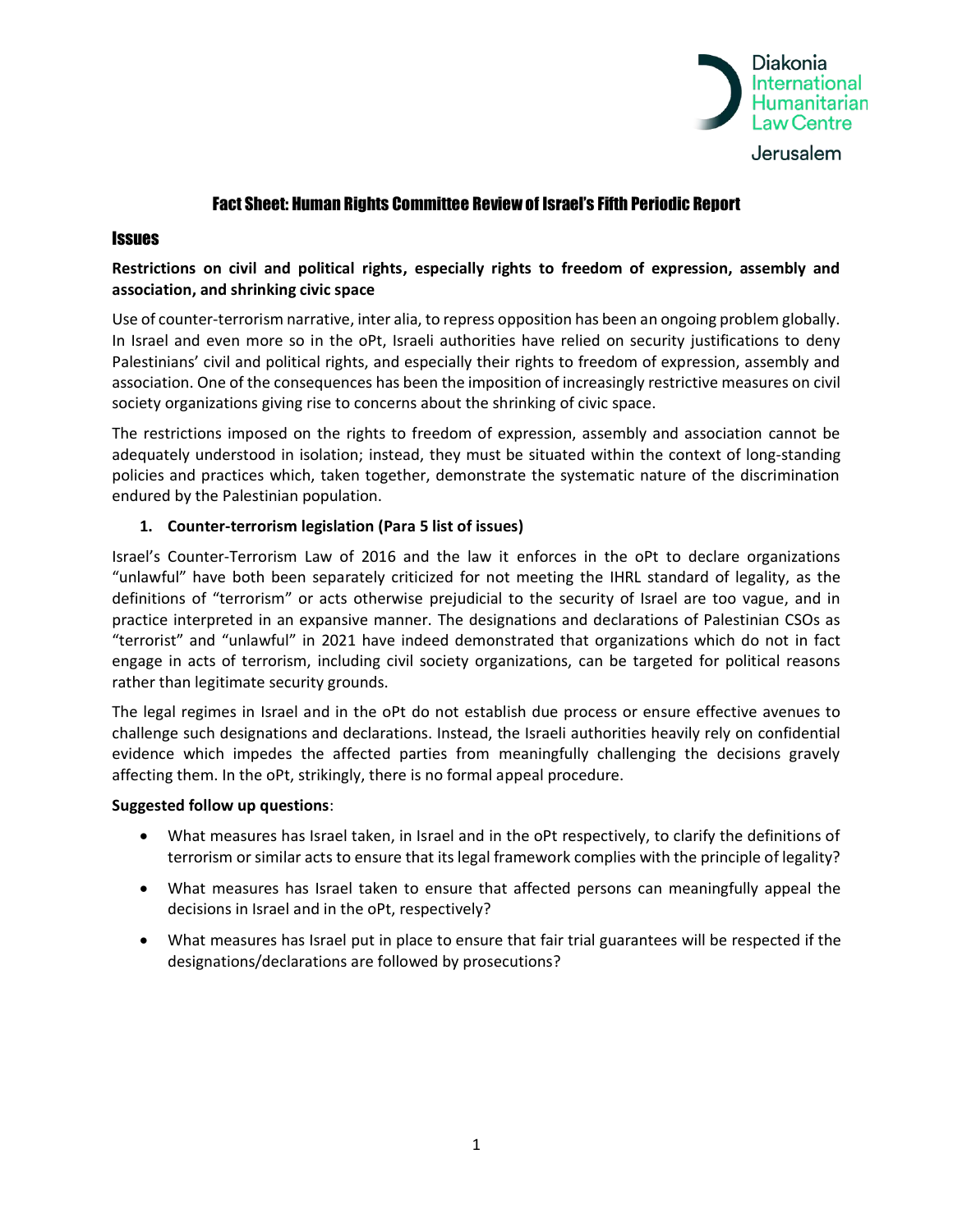

### **2. Freedom of expression, assembly and association (Paras 24(c) and 25, list of issues)**

Israel has been leading a [well-documented](https://apidiakoniase.cdn.triggerfish.cloud/uploads/sites/2/2021/12/Timeline-Part-I-Shrinking-Space-Israel-Palestine.pdf) campaign targeting human rights defenders and civil society organizations, especially those whose work is focused on monitoring Israel's compliance with its obligations stemming from international law in the oPt.

First of all, the counter-terrorism and (national) security frameworks in Israel and in the oPt have been applied in a manner that compromises the ability of these organizations to function without apparent justification. As explained above, the vagueness of the respective legal frameworks renders any designation or declaration unforeseeable, as exemplified by recent decisions against prominent CSOs for reasons that have not been duly disclosed. The resulting environment of uncertainty creates a chilling effect in which other actors may feel compelled to self-censor for fear of measures that might be taken against them. Moreover, once an actor is designated as "terrorist"/declared as "unlawful", the enforcement of the ensuing consequences (e.g., prosecution of persons or measures against property) is not automatic but practically left to the discretion of respective authorities, which leaves the affected persons in a limbo.

More broadly, the designations and declarations of the Palestinian CSOs have potentially far-reaching consequences, as they criminalize diverse forms of expression, assembly and association remotely connected with such organizations, and could consequently adversely affect many other individuals and organizations if actively enforced.

Israeli authorities have also resorted, among other things, to forceful repression of peaceful protests or the creation of administrative hurdles hindering the operation of CSOs, e.g., by subjecting them to unduly burdensome reporting obligations or complicating the entry procedures of foreign employees.

The CSOs working in or on the context have also been subjected to attacks and smear campaigns from other private actors. While links between these private actors and Israeli authorities may not always be unequivocally established, Israel retains the obligation to protect everyone under its jurisdiction from infringement of their rights by third actors.

#### **Suggested follow up questions**:

- What steps has Israel taken to prevent the harassment, intimidation, and other unjustified restrictions on human rights defenders and civil society organizations?
- What steps has Israel taken to ensure a safe and enabling environment for human rights defenders and civil society organizations to operate?
- What steps has Israel taken to ensure that there are appropriate and reasonable procedures for staff members of civil society organizations to obtain the necessary permits and visas in order to perform their work?
- What legislative framework is in place, and what steps has Israel taken, to protect CSOs and in particular human rights defenders from the acts of third parties?